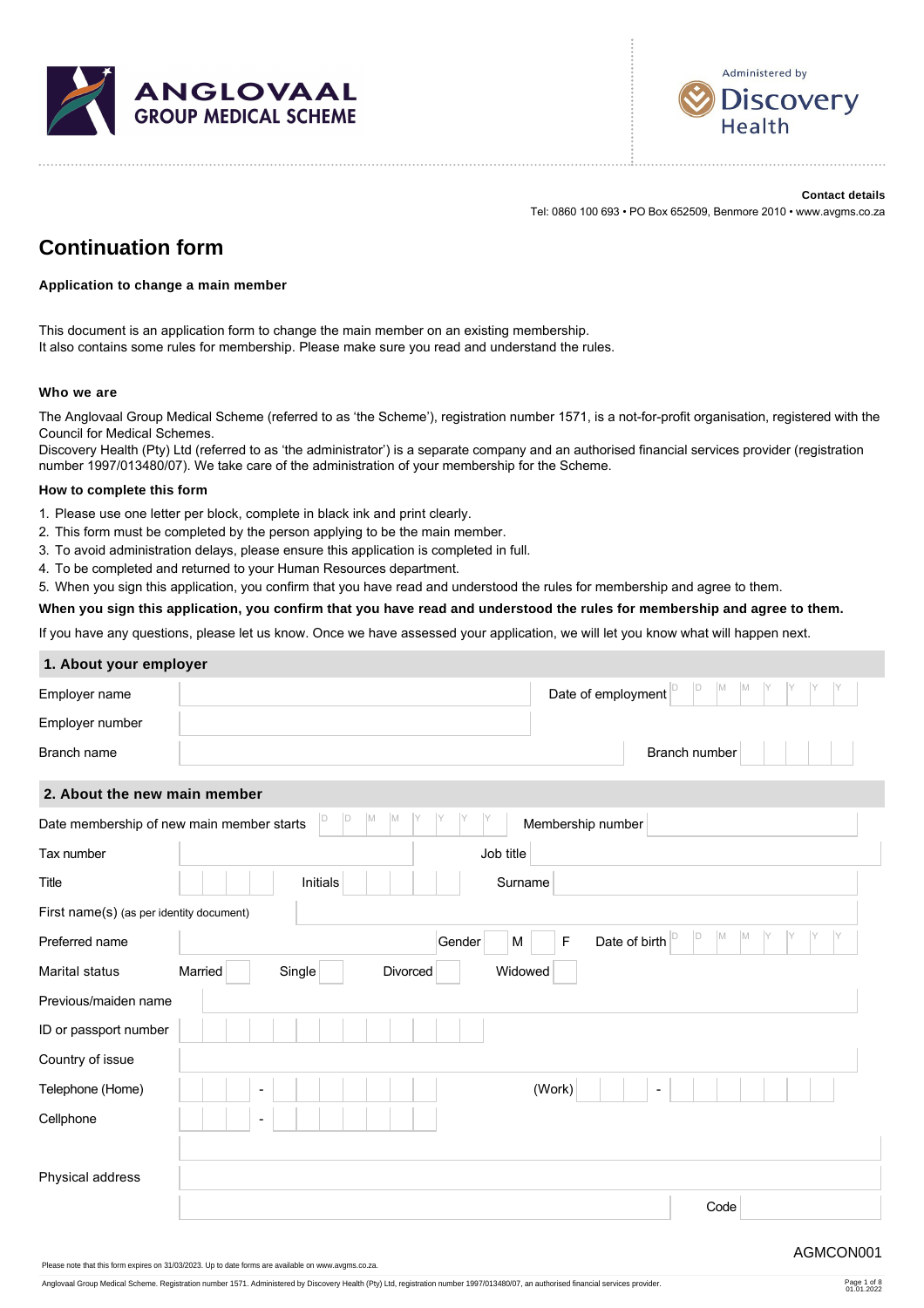| Postal address                |                                                     |               |             |              |  |
|-------------------------------|-----------------------------------------------------|---------------|-------------|--------------|--|
|                               |                                                     |               |             | Code         |  |
| Email                         |                                                     |               |             |              |  |
|                               | Preferred mean of communicating (where appropriate) | Post<br>Email | E-mail type | Work<br>Home |  |
| In which country do you live? |                                                     |               |             |              |  |

# **3. Details about previous main member**

If you need to change the main member due to the death of the previous main member, please attach a certified copy of the death certificate.

| Title                                      | Initials | Surname             |         |  |
|--------------------------------------------|----------|---------------------|---------|--|
| First name/s<br>(as per identity document) |          |                     |         |  |
| Preferred name                             |          |                     |         |  |
| Gender<br>M                                | F        | ΙM<br>Date of birth |         |  |
| Marital status                             | Married  | Single<br>Divorced  | Widowed |  |
| ID or passport Number                      |          |                     |         |  |
| Country of issue                           |          |                     |         |  |
| Telephone (Home)                           |          |                     | (Work)  |  |
| Cellphone                                  |          |                     | Fax     |  |
| Email                                      |          |                     |         |  |

# **4. Banking details for the new main member's monthly contribution (if applicable)**

# **What you must do**

Submit the following with this form: Copy of ID and Bank Statement/letter of confirmation from the bank.

| Bank name                    |                                                                        |             |                                                           |  |
|------------------------------|------------------------------------------------------------------------|-------------|-----------------------------------------------------------|--|
| Branch name                  |                                                                        | Branch code | $\overline{\phantom{a}}$<br>$\overline{\phantom{0}}$<br>- |  |
| <b>Account Number</b>        |                                                                        |             |                                                           |  |
| Name of accountholder        |                                                                        |             |                                                           |  |
| Type of account              | Cheque                                                                 | Savings     |                                                           |  |
|                              | I agree to inform the Scheme in writing of any changes that may occur. |             |                                                           |  |
| Signature of accountholder   |                                                                        |             |                                                           |  |
| Signature of new main member |                                                                        |             |                                                           |  |

Please note: If you are using someone else's bank account, the accountholder must sign above to confirm this.

# **Accountholder's Physical Address**

| 3rd party<br>Own             |  | Company or trust |  |  |  |  |  |  |  |  |  |  |  |  |
|------------------------------|--|------------------|--|--|--|--|--|--|--|--|--|--|--|--|
| Complex / Unit /House number |  |                  |  |  |  |  |  |  |  |  |  |  |  |  |
| Complex Name Estate          |  |                  |  |  |  |  |  |  |  |  |  |  |  |  |
| <b>Street Number</b>         |  |                  |  |  |  |  |  |  |  |  |  |  |  |  |
| Street Name / Name of        |  |                  |  |  |  |  |  |  |  |  |  |  |  |  |

Please note that this form expires on 31/03/2023. Up to date forms are available on www.avgms.co.za.

Anglovaal Group Medical Scheme. Registration number 1571. Administered by Discovery Health (Pty) Ltd, registration number 1997/013480/07, an authorised financial services provider. Page 2 of 8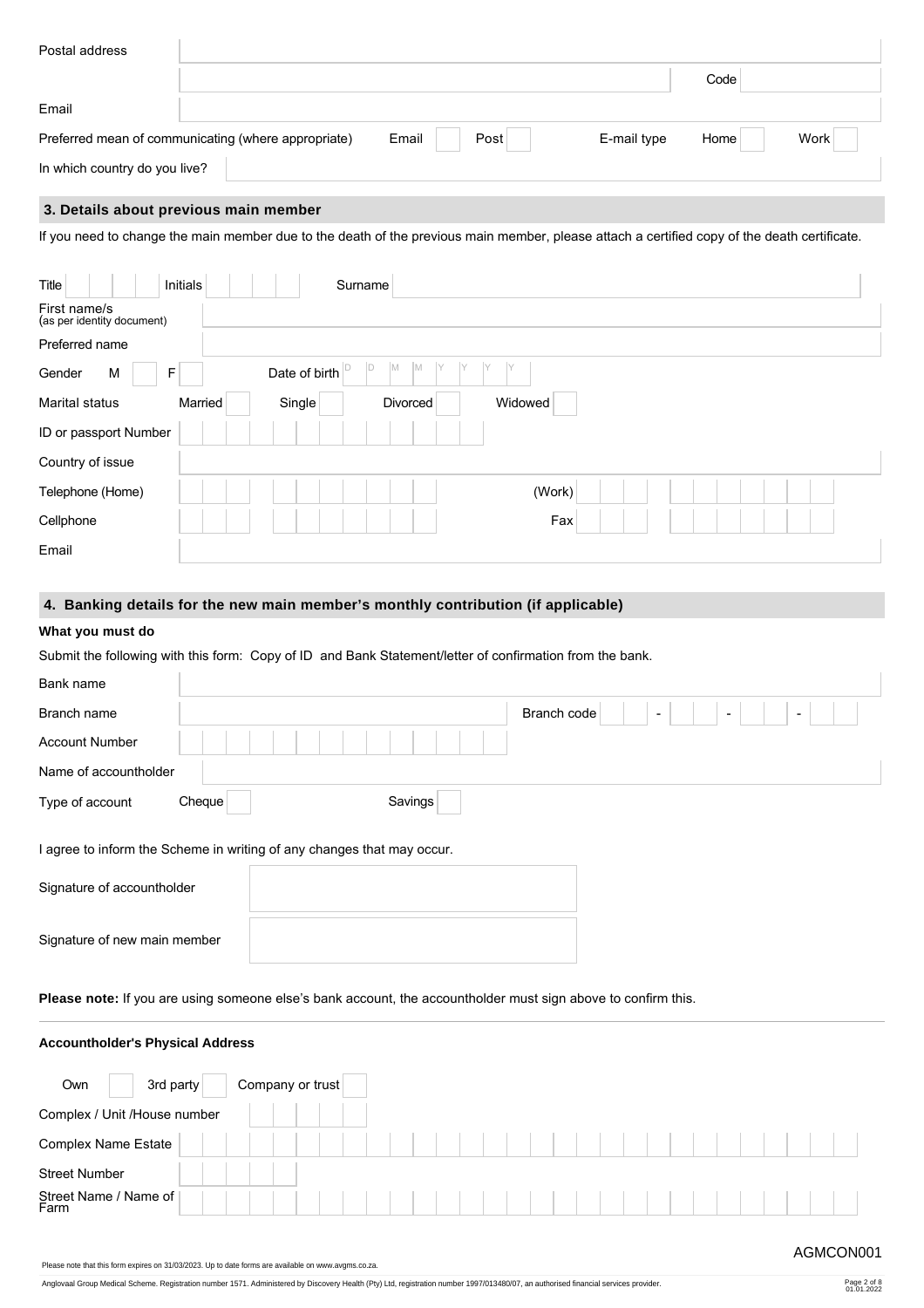| Suburb / District |  |  |  |  |  |  |                                                                                                                                                                                                                                      |  |  |  |  |  |      |  |  |
|-------------------|--|--|--|--|--|--|--------------------------------------------------------------------------------------------------------------------------------------------------------------------------------------------------------------------------------------|--|--|--|--|--|------|--|--|
| City / Town       |  |  |  |  |  |  | <b>The Contract of the Contract of the Contract of the Contract of the Contract of the Contract of the Contract of the Contract of the Contract of the Contract of the Contract of the Contract of the Contract of the Contract </b> |  |  |  |  |  |      |  |  |
| Country           |  |  |  |  |  |  |                                                                                                                                                                                                                                      |  |  |  |  |  | Code |  |  |
|                   |  |  |  |  |  |  |                                                                                                                                                                                                                                      |  |  |  |  |  |      |  |  |

# **5. Banking details for claim refunds**

#### **What you must do**

Submit the following with this form: Copy of ID of account holder and Bank statement/letter of confirmation from the bank.

If we do not have banking details, we cannot refund your claims. You can only use a South African bank account.

| Same as section 4?        | No<br>Yes |         |             |
|---------------------------|-----------|---------|-------------|
| <b>Bank Name</b>          |           |         |             |
| Branch Name               |           |         | Branch code |
| <b>Account Number</b>     |           |         |             |
| Name of<br>account holder |           |         |             |
| Type of Account           | Cheque    | Savings |             |

I agree to inform the Scheme in writing of any changes that may occur.

Signature of new main member

By signing the above, you agree that once claims have been refunded into the bank account you have chosen, the Scheme will no longer be responsible in any way for the amounts refunded.

# **Anglovaal Group Medical Scheme – Privacy Statement How we will process and disclose your personal information and communicate with you**

#### **Definitions**

**The Scheme** refers to the Anglovaal Group Medical Scheme, registration number 1571, registered with the Council for Medical Schemes.

**Administrator** refers to Discovery Health (Pty) Ltd, registration number 1997/013480/07, an authorised financial services provider, the administrator and managed care organisation for the Scheme and a subsidiary of the Discovery Limited (registration number 1999/007789/06).

**Competent person** means anyone who is legally competent to consent to any action or decision being taken for any matter concerning a member or dependant, for example a parent or legal guardian.

**Process(ing) (of) information** means the automated or manual activity of collecting, recording, organising, storing, updating, distributing and removing or deleting personal information.

**We or our or us** refers to the Scheme.

You or your refer to the member and your registered dependants on your medical scheme plan.

**Your personal information** refers to all personal information the Scheme or the Administrator has processed relating to you or persons who are related to you or under your authority (as may become relevant depending on the context). Your personal information includes:

- financial information;
- information about your health, race or ethnic origin, biometrics;
- your gender or sex;
- your age;
- unique identifiers such as your identity number or contact numbers; and
- addresses.
- 1. When you engage with the Scheme and Administrator, you trust us with personal information about yourself, your family, and your dependants. We are committed to protecting your right to privacy.
- 2. The purpose of this Privacy Statement is to set out how we collect, use, share and otherwise process your personal information, in a manner that is compliant, ethical, and adheres to industry best practice and applicable protection of personal information legislation as enacted from time to time.
- 3. We have a duty to take all reasonably practicable steps to ensure that your personal information as processed by us is complete, accurate, not misleading, and updated on a regular basis. To enable this, we will always endeavour to obtain personal information from you directly. Where we are unable to do so, we will make use of verifiable independent third party data sources, such as your employer.
- 4. You have the right to object to the processing of your personal information and have a choice whether or not to accept these terms and conditions. However, it is important to note that the Scheme and Administrator require your acceptance of these terms and conditions and consent to process your personal information for purposes of your medical scheme membership, otherwise we cannot activate and service your medical scheme membership.
- 5. The Scheme and Administrator will keep your personal information confidential. You may have given us this information yourself, or we may have collected it from other sources. If you share your personal information with any third parties, we will not be responsible for any loss suffered by you or your employer (where applicable).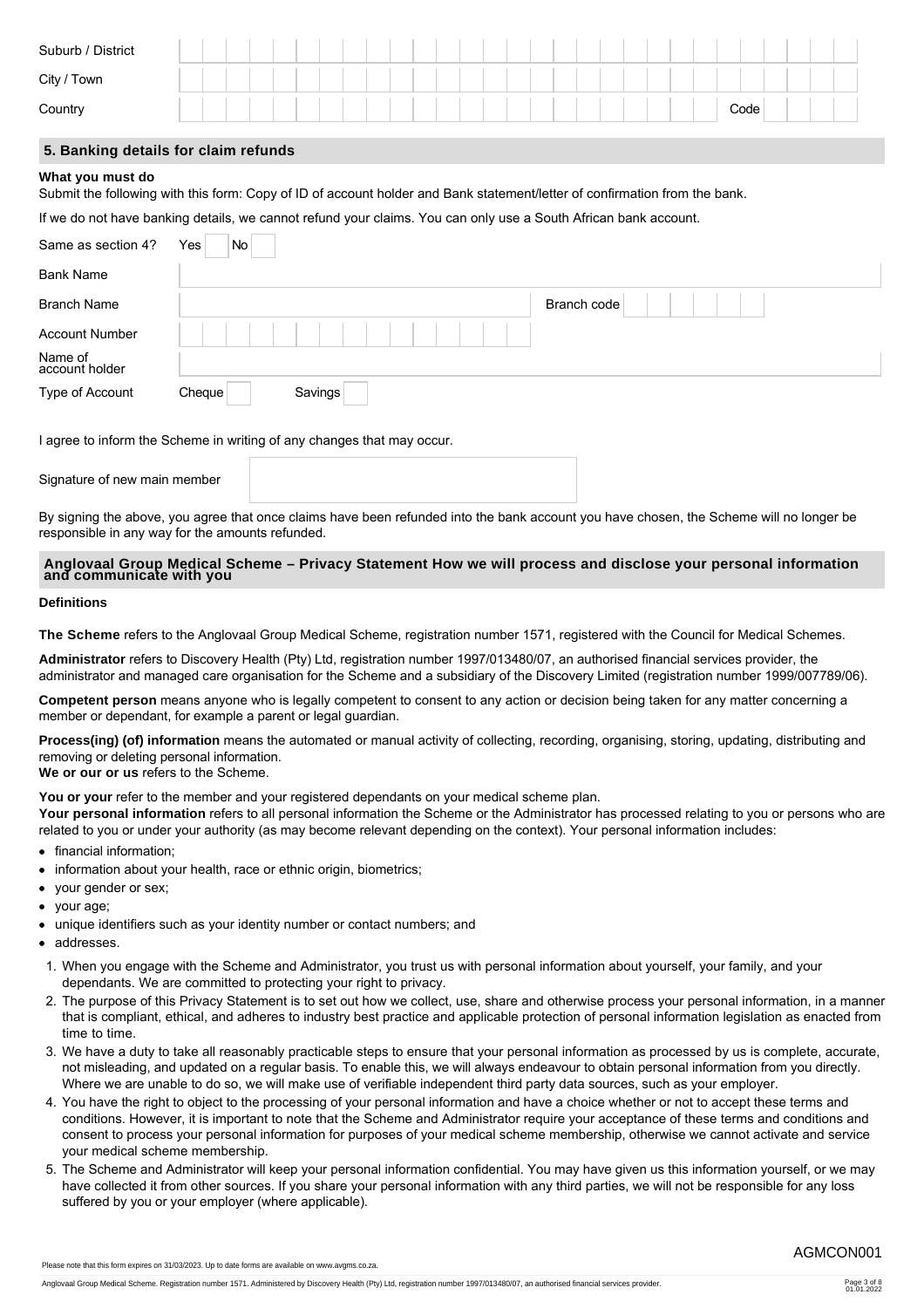- 6. You understand that when you include your spouse and/or dependants on your application, we will process their personal information for the activation of their benefits and to pursue their legitimate interests. By submitting your dependants' personal information, you confirm that you are duly authorised to share such information with us. We will process their information for the purposes set out in this Privacy Statement.
- 7. Each party accepts responsibility to the extent that the processing activities of personal information fall under the control of that party and agrees to indemnify the other party/ies against any loss or damage, direct or indirect, that a member may suffer because of any unauthorised use of the member's personal information or if a breach of the member's personal information should occur, but only if the processing of that personal information is controlled by that party.
- 8. If you are giving consent for a person under 18 (a minor) you confirm that you are a competent person and that you have authority to give their consent for them.
- 9. You agree that the Scheme and Administrator may process your personal information for, inter alia, the following purposes:
	- 9.1. the processing and activation of your application for membership and for the administration of your health plan;
	- 9.2. the provision of managed care services to you on your health plan;
	- 9.3. the provision of relevant information to a contracted third party who requires this information in order to provide a healthcare service to you on your health plan;
	- 9.4. to analyse risks, trends and profiles;
	- 9.5. to share your personal information with external health providers for the purposes of evaluating certain clinical information, in the event that you require medical treatment;
	- 9.6. to share your information with relevant regulatory bodies as required by operation of law. Examples of this include:
		- 9.6.1. Obtaining and sharing your personal information from and with other relevant sources, including medical practitioners and contracted service providers; health information exchanges; and further processing of such information to consider your membership application, to conduct underwriting or risk assessments, or to assess and value a claim for medical expenses. We may (at any time and on an on-going basis) verify with the relevant sources that your personal information is true, correct and complete;
		- 9.6.2. If you have joined as a member of an employer group, getting information from and sharing information with your employer that is relevant to your application for membership with due regard to considerations of confidentiality in respect of your state of health;
		- 9.6.3. Communicating with you about any changes in your health plan, including changes to your contributions or changes to the benefits you are entitled to on your health plan.
- 10. If a third party asks the Scheme and Administrator for any of your personal information, we will share it with them only if:
	- 10.1. you have already given your consent for the disclosure of this information to that third party; or
	- 10.2. we have a legal or contractual duty to give the information to that third party; or
	- 10.3. we need to share it with them for risk analytical or fraud detection, prevention or recovery purposes; or
	- 10.4. the information is de-identified to such an extent that it cannot be re-identified again.
- 11. You consent and agree that:
	- we may process your information, including personal information, to adhere to South African Legislative reporting obligations and to perform transaction monitoring activities;
	- we may communicate such personal information to local Regulatory Bodies if any legislative reportable matters are identified.
- 12. The Scheme and the Administrator may provide your personal information to any other entity within the Discovery Ltd with whom you or your dependant/s already have a relationship, or where you or your dependant/s have applied for a product, service or benefit from such entity, in both cases only where you have given your consent to such other entity to obtain information from the Scheme or the Administrator. This information will be provided for the administration of your or your dependant/s products or benefits with other entities within Discovery Ltd, and for fraud detection, prevention or recovery purposes.
- 13. You may opt out of direct Electronic Marketing by:
	- 13.1. Logging into your profile on www.discovery.co.za or the Discovery App; and
	- 13.2. Following the unsubscribe prompts on the electronic marketing communication received.
- We will store your personal information for the purpose of actioning this request and action it as soon as reasonably possible.

# 14. The Scheme and Administrator may share and combine your personal information for any one or more of the following purposes:

- market, statistical, and academic research; and
- to customise our benefits and services to meet your needs.

Information about you may be shared with third parties such as academics and researchers, including those outside South Africa. We ensure that all data about you that is shared with such third parties will be made anonymous to the extent possible and where appropriate. Note also that personal information will be made available to such third party only if that third party has agreed to abide by strict confidentiality protocols that we require. If we publish the results of any academic research, you will not be identified by name.

If we want to share your personal information for any other reason, we will do so only with your permission.

- 15. By accepting this privacy statement, you authorise the Scheme and Administrator to obtain and share information for purposes of risk analysis, tracing, and any related purposes.
- 16. The Scheme and Administrator have the right to communicate with you electronically about any changes to your health plan, including changes to your contributions or changes to the benefits to which you are entitled on your health plan.
- 17. We may process your information using automated means (without human intervention in the decision making process) to make a decision about you or your application for any product or service. You may query the decision made about you.
- 18. The Scheme and Administrator have a duty to keep you updated about any matters relevant to you from time to time. The Scheme and Administrator may communicate with you about these.
- 19. You have the right to know what personal information the Scheme and Administrator holds about you. If you wish to receive this information please complete an 'Access Request Form', attached to the PAIA manual, on www.avgms.co.za and specify the information you would like. We will take all reasonable steps to confirm your identity before providing details of your personal information.

We are entitled to charge a fee for this service and will let you know what it is at the time of your request.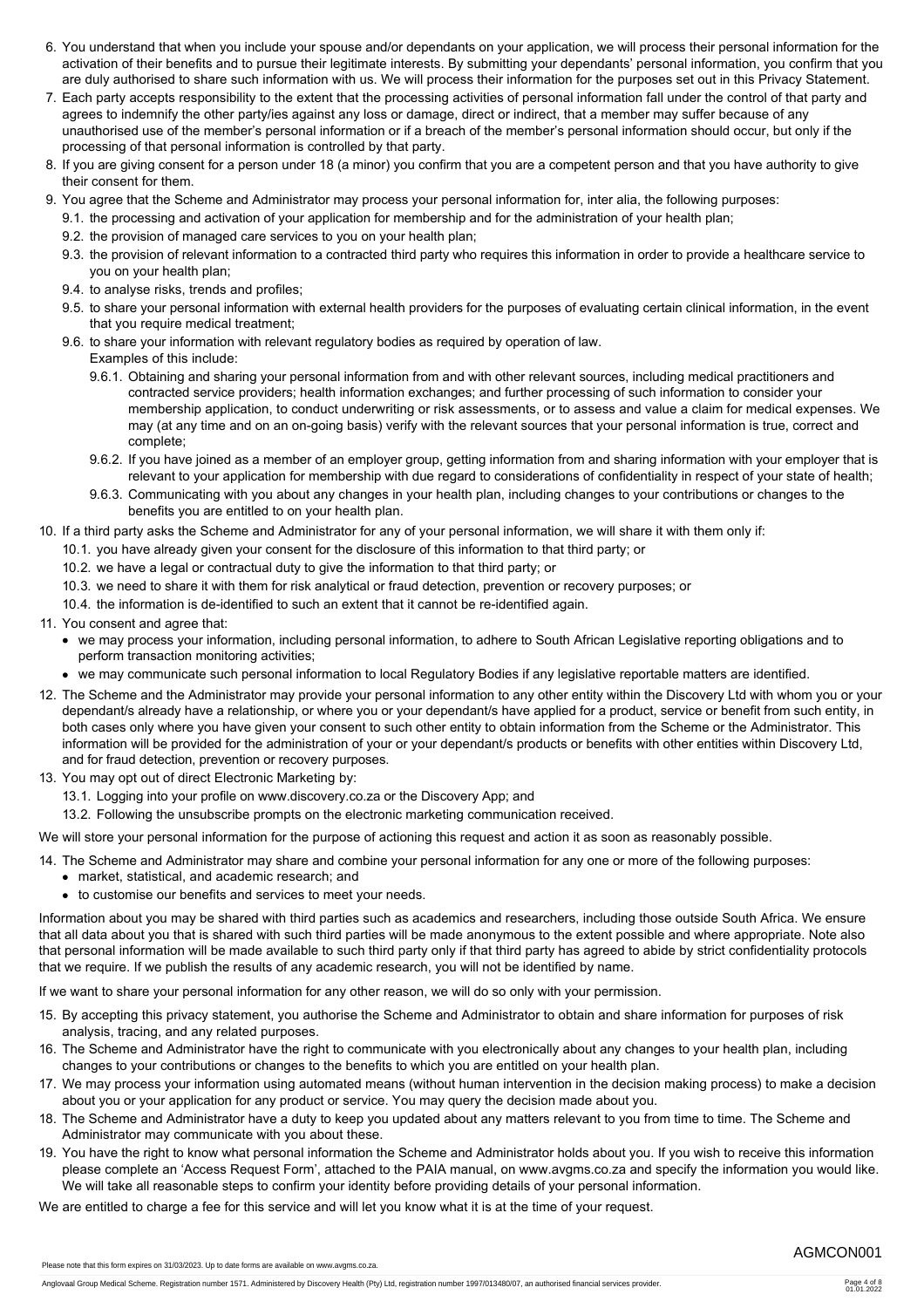- 20. You agree that the Scheme and Administrator may keep your personal information until you ask us to delete or destroy it, subject to our legal right to retain it. You have the right to ask us to update, correct or delete your personal information, unless the law requires us to keep it for the pursuit of our legitimate business purpose. Where we cannot delete your personal information, we will take all practical steps to deidentify it.
- 21. If you wish to ask us to update, correct or delete your personal information please complete the Request for Deletion or Correction of Information Form available at https://www.discovery.co.za/corporate/privacy /.
- 22. Where the Scheme and Administrator are required by law to collect and keep personal information, we shall do so. We are required to collect and keep personal information in terms of the following laws:
	- Medical Schemes Act, 1998
	- The Consumer Protection Act. 2008
	- The Protection of Personal Information Act, 2013
	- Electronic Communications and Transactions Act, 2002
	- Promotion of Access to Information Act, 2002

Legislation specific to Discovery Health (Pty) Ltd only:

- Financial Advisory and Intermediary Services Act, 2002
- Companies Act, 2008
- 23. You agree that the Scheme and Administrator may transfer your personal information outside South Africa:
	- if you give us an email address that is hosted outside South Africa; or
	- for processing, storage or academic research; or
	- to administer certain services, for example, cloud services.

When we share your information with a person (or company) outside South Africa, we will require of such person (or company) to treat your information in a manner that complies with the data protection requirements of that country and at least with the same level of protection as we are obliged to do in South Africa. If the Scheme becomes involved in a proposed or actual amalgamation or merger, acquisition or any form of sale of any assets, we have the right to share your personal information with third parties in connection with the transaction. In the case of such an event, the new entity will have access to your personal information. The terms of this Privacy Statement will continue to apply.

- 24. The Scheme or Administrator may change this Privacy Statement at any time. The most updated version will always be available on [www.avgms.co.za](http://www.avgms.co.za).
- 25. If you believe that the Scheme or Administrator have used your personal information contrary to this Privacy Statement, you have the right to lodge a complaint with the Information Regulator. However, we encourage you to first follow our internal complaints process to resolve the complaint or contact the Information Officer at [privacy@discovery.co.za.](mailto:privacy@discovery.co.za)

If, thereafter, you feel that we have not resolved your complaint adequately kindly contact the Information Regulator at:

- JD House |27 Stiemens Street | Braamfontein |Johannesburg
- PO Box 31533 |Braamfontein |Johannesburg |2001

POPIAComplaints@inforegulator.org.za or PAIAComplaints@inforegulator.org.za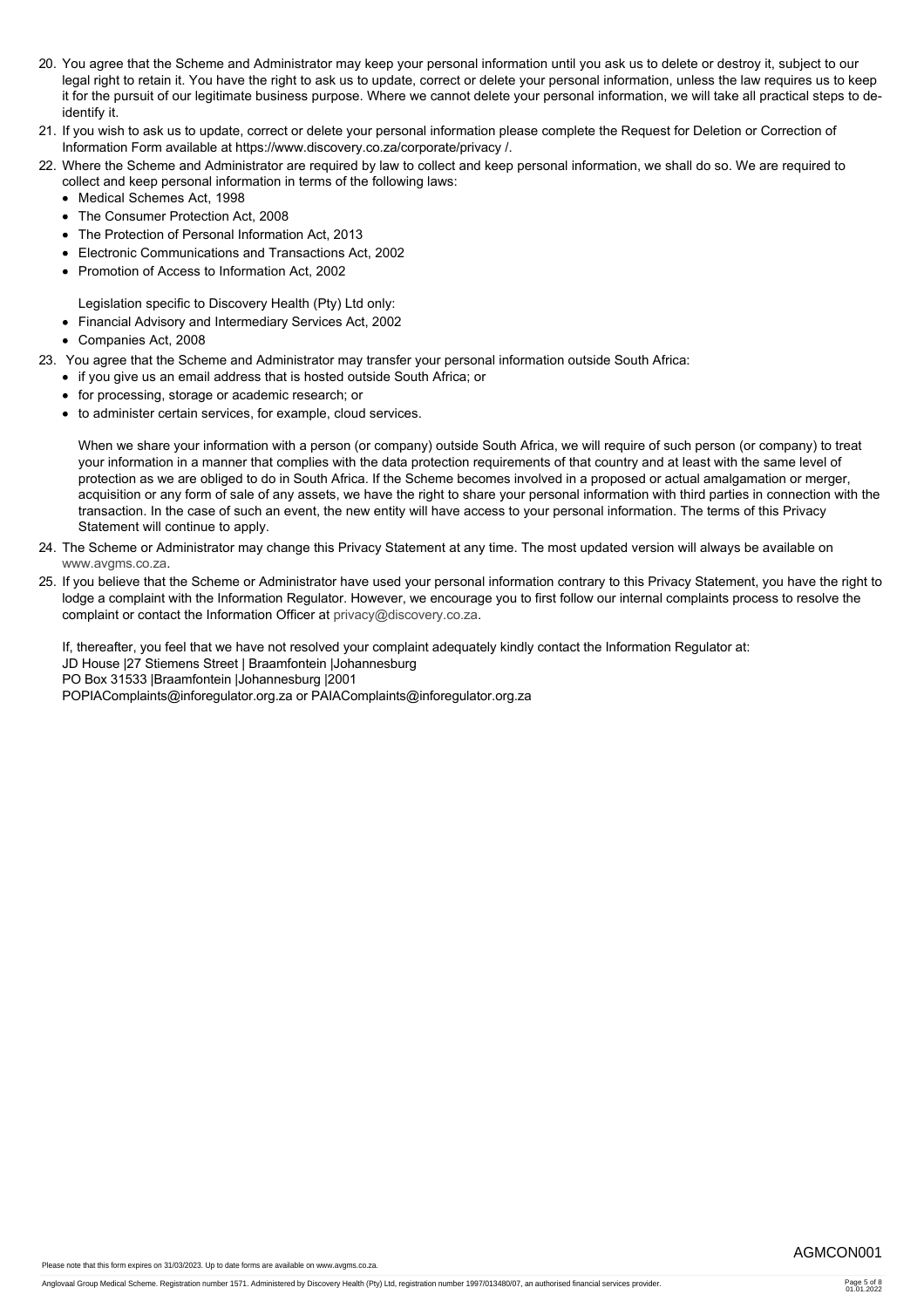#### **6. Debit order mandate**

This signed authority and mandate refers to the application on the signed date (''the Agreement'')

#### **I, the undersigned:**

- warrant that the account information I have provided above is an account in my name and that the information furnished by me/us in this Authority and Mandate is true and correct;
- authorise Anglovaal Group Medical Scheme to issue and deliver payment instructions to my bank, recorded above, for the collection by Anglovaal Group Medical Scheme from the bank account (or any other bank or branch to which I may transfer my account) any amounts due under or in terms of this application on condition that the sum of such payment instructions will never exceed my obligations as framed in the which shall commence on the date that cover starts as requested on the application form and shall continue until this Authority and Mandate is terminated by me by giving Anglovaal Group Medical Scheme no less than 20 ordinary working days written notice thereof or immediately in the event that I instruct my bank to withdraw this Authority and Mandate.
- confirm that that the payment instructions mentioned above must be issued on the first working day of the month. If the membership is not activated in time for the debit order collection and there is an amount outstanding Anglovaal Group Medical Scheme can collect that amount in the interim, upon activation. If I change the date of the debit order after activation, I confirm that the payment instructions must be issued and delivered on the day that I have nominated ("payment day") and thereafter on the same day in each and every successive month. If the payment day falls on a Sunday or recognised South African public holiday, the payment day will automatically be the next working day;
- authorise Anglovaal Group Medical Scheme to track my bank account and re-present the payment instruction referred to above in the event that there are insufficient funds in my bank account to meet my obligations under or in terms of this Agreement
- acknowledge that my bank will treat each payment instruction to pay premiums or amounts due under this Agreement to Anglovaal Group Medical Scheme as if each payment instruction came from me personally as the account holder.
- undertake to advise Anglovaal Group Medical Scheme in writing of any changes to my account details and acknowledge that Anglovaal Group Medical Scheme will not be held responsible or liable for any claim, loss or harm that I or any third party may suffer as a result of me providing incorrect banking details herein or if the bank account is in the name of another person or entity or as a result of my failure to notify Anglovaal Group Medical Scheme of a change in banking details or if the bank account has insufficient funds to meet my obligations under or in terms of the Agreement. and understand that the withdrawals hereby authorized will be processed through a computerized system provided by South African banks. The details of each withdrawal from my bank account will be printed on my bank statement and
- know must show the reference number of the membership inserted in the Agreement so as to enable me to identify this membership;
- acknowledge that although this Authority and Mandate may be terminated by me, such termination does not necessarily terminate this Agreement . In the event of such termination I am not entitled to any refund of any premiums or amounts due that was withdrawn by Anglovaal Group Medical Scheme whilst this Authority and Mandate was in force if such premiums or amounts were legally owing to Anglovaal Group Medical Scheme in terms of the Agreement
- acknowledge that by signing this Authority and Mandate I am bound by the payment terms applicable to this Agreement.
- Acknowledgment that this Authority may be assigned to a third party if this agreement is also assigned to a third party. Reference **number**

This Agreement reference number: System generated reference number

Abbreviated name

Abbreviated name: DISC PREM

Deduction amount – as per signed contract

Payment start date – as per signed contract

#### **Reference number**

This Agreement reference number is ANGLO CONT/ANGLOCLAWB

| Signature of main applicant |                                                                                                | $ On ^{D}$ $ ^{D}$ $ M$ $ M$ $ ^{Y}$ $ ^{Y}$ $ ^{Y}$ $ ^{Y}$ |  |  |  |  |  |
|-----------------------------|------------------------------------------------------------------------------------------------|--------------------------------------------------------------|--|--|--|--|--|
|                             | Please sign this section, if the scheme is collecting<br>contributions from your bank account. |                                                              |  |  |  |  |  |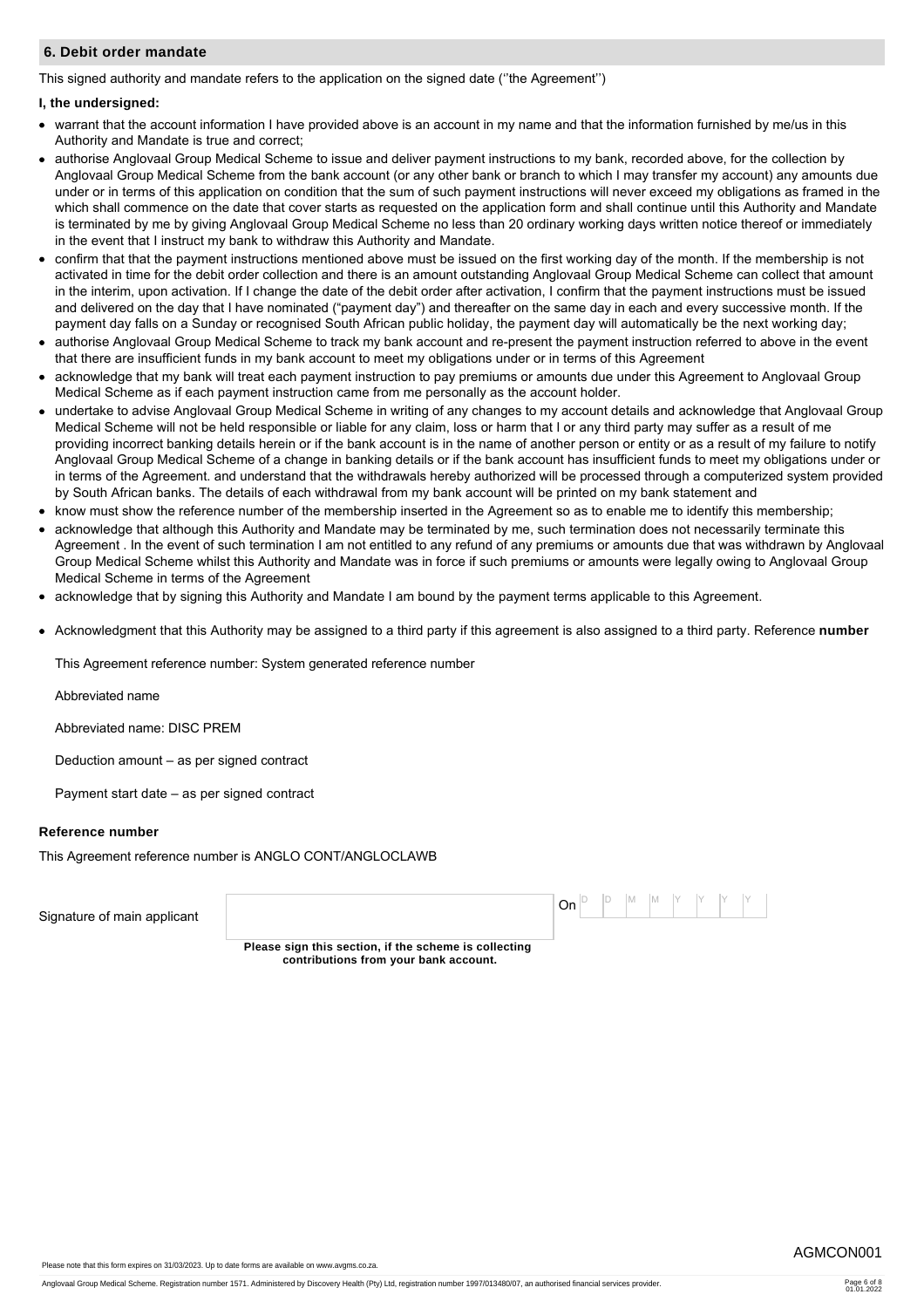### **7. Anglovaal Group Medical Scheme terms and conditions**

#### **7.1. Who "we" are**

The Anglovaal Group Medical Scheme (referred to as 'the Scheme'), registration number 1571,, registered with the Council of Medical Schemes, Discovery Health (Pty) Ltd, registration number 1997/013480/07, the administrator and managed care organisation for The Anglovaal Group Medical Scheme , and an authorised financial services provider.

## **7.2. Rules for membership**

Rules for membership are the rights and responsibilities for your membership of the Anglovaal Group Medical Scheme. They may change from time to time. You may ask us for a copy at any time.

When you sign this application, you confirm that you have read and understood the rules and you agree that you and those you apply for membership for will be bound by them. Please speak to us if there is anything you do not understand.

Where applicable, you also acknowledge and confirm that your employer contact person may communicate with us on this application and your membership of the Anglovaal Group Medical Scheme.

You give permission that we can share your medical information and other relevant personal information about you and your dependants with your employer contact. The information will be shared so that he or she can help us, if necessary, while we process your membership application. Please speak to us if there is anything you do not understand.

### **7.3. Who you are applying for**

You may apply to join the Anglovaal Group Medical Scheme on your own or together with other people – your spouse, your partner and people who are financially dependent on you. To be treated as financially dependent for this application, a dependant must earn an income of less than what is stated in the Anglovaal Group Medical Scheme rules, or you must have a legal responsibility to provide for them financially.

We might ask you to provide proof of financial responsibility. You will be called the principal member or main member in our future communications to you.

### **7.4. Acting for others**

### **You confirm you have the right to act for others**

By signing this document, you confirm that:

7.4.1. You have the right to apply for membership and to act for those you apply for in any matter relating to this application.

7.4.2. You have received permission from your spouse and any dependants over 18 to act for them in any matter relating to this application.

# **7.5. Getting and giving information**

### **You must give true, correct and complete information**

To consider your application for membership, the Anglovaal Group Medical Scheme must learn more about you and those you apply for. Information about you and those you apply for must be true, correct and complete. This includes the details you give in this application form and in future dealings with us. It is important that you tell us about any medical condition, symptom or illness relating to you or those you apply for, even if you do not consider it relevant to your application. We may ask those you apply for who are 18 and older for more information about themselves.

#### **Anglovaal Group Medical Scheme and Discovery Health (Pty) Ltd may record calls**

We may record telephone conversations with you and with those you apply for.

The recordings and all information we get during the recordings will be processed and kept as required by law.

#### **Your legal address**

We will send documents to you at the address you indicated as the communication channel you prefer to be contacted on. If it is necessary to send you any legal notices or summonses, our legal team will serve these at the physical address you have given, or at any other address you have given us. It is your responsibility to make sure we have the correct address for you.

#### **Anglovaal Group Medical Scheme and Discovery Health (Pty) Ltd may get information from other relevant sources**

To consider an application for membership or a claim for medical expenses, you agree that we can get information about you and those you apply for from other relevant sources. These include any entity that is part of Discovery Limited, medical practitioners, financial advisers, credit bureaus or industry regulatory bodies. We may (at any time and on an ongoing basis) verify with the parties mentioned in this section that the information you give on this application and in respect of any matter pertaining to or that arose during your membership of the Anglovaal Group Medical Scheme, is true, correct and complete. You give your permission that we may get any information that is relevant to your application and for ongoing servicing of your membership from your employer.

#### **Tell Discovery Health (Pty) Ltd and Anglovaal Group Medical Scheme about changes right away**

You have to tell us in writing if any of the information you gave in your application for membership changes between the day you sign this document and the day your membership starts. This includes information about your health and the health of those you apply for. We need advance notice of any administrative changes such as cancellation of membership, as we do not accept backdated changes.

#### **When the Anglovaal Group Medical Scheme may cancel your membership**

The Anglovaal Group Medical Scheme may cancel any memberships immediately and keep any contributions paid, if you and those you apply for:

- 7.5.1. Do not give us information that later turns out to be relevant to this application.
- 7.5.2. Give us any information that is not true, correct and complete.
- 7.5.3. Do not tell us about any relevant changes (including about your health and the health of those you apply for) between the day you sign this document and the day cover starts.

#### **7.6. About becoming a member**

Anglovaal Group Medical Scheme might not pay for certain expenses immediately

The Anglovaal Group Medical Scheme may have waiting periods that apply in certain circumstances. This means there may be a set time period before Anglovaal Group Medical Scheme starts paying for any general or specific medical conditions. Please speak to us to find out if waiting periods apply to your membership and the memberships of those you apply for.